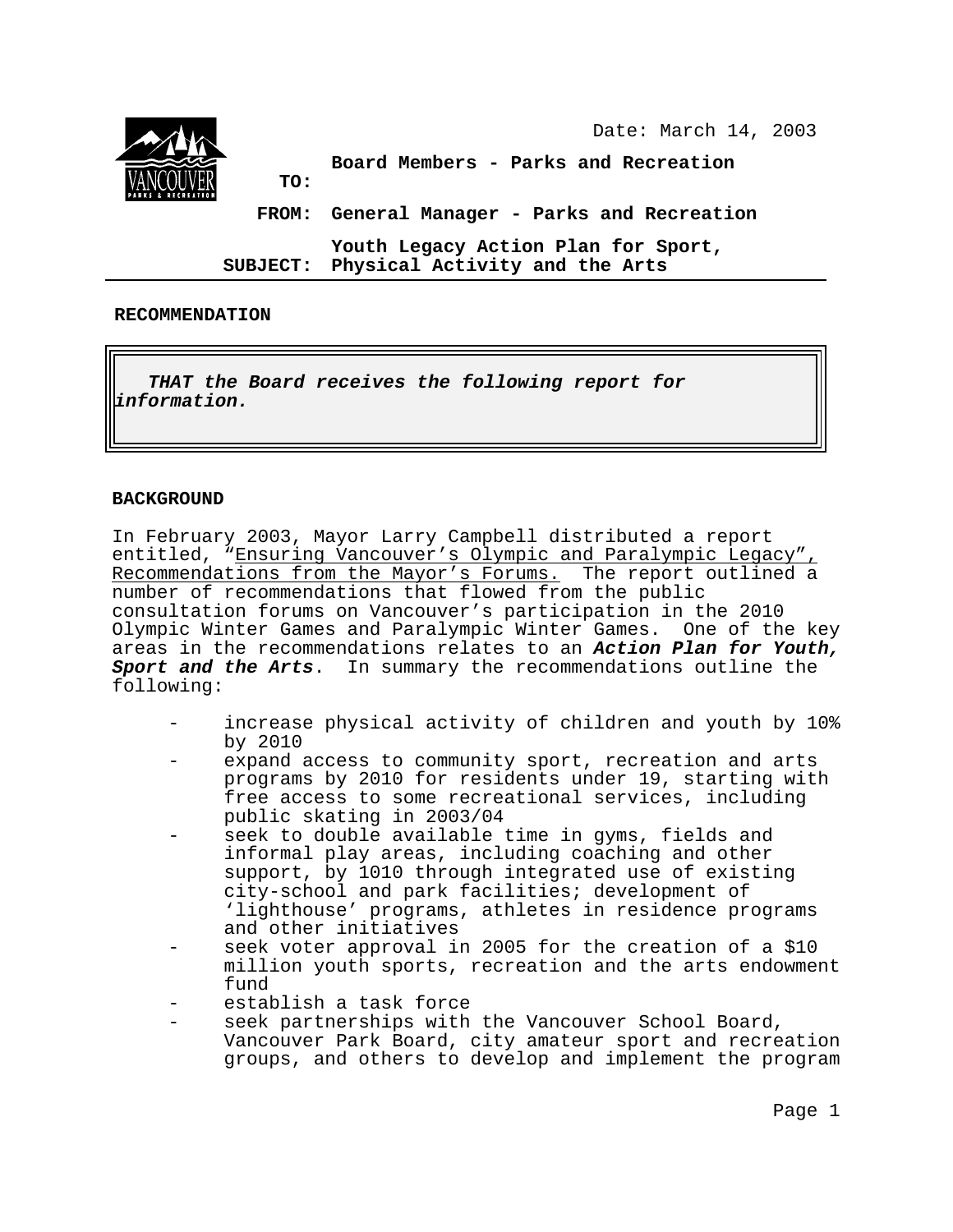#### **The Challenge:**

In 2001, reports document that up to 58% of British Columbia youth aged 12-19 are not active enough for optimal growth and development, and that girls are less active than boys. All reports point to decreasing levels of regular activity amongst children and youth. Physical inactivity has become a serious burden to health in Canada. Compelling scientific evidence documents that physical activity plays a key role in improving mental, social and physical health, and in preventing disease, disability and premature death.

The Commission on the Future of Health Care in Canada (the Romanow Report) urged governments to take action to improve the health of young Canadians. In light of increasing physical inactivity and the related growth of health conditions such as childhood obesity, diabetes and other lifestyle conditions, the report estimates that an increase of physical activity by young people by 10% would save \$ 150 million in annual health care costs.

British Columbia's "Active Communities" initiative has adopted the goal of a 1% increase in the physical activity rates of youth (5-17) per year, from the current reported rate of 51% in 2002.

Dr. Clyde Hertzman's work in Vancouver with the Human Early Learning Partnership (H.E.L.P.) calls for government and community to work together to address the issues faced by young families in particular neighbourhoods which demonstrate symptoms more acutely.

## **Barriers to Participation:**

Canadians say that a lack of time and motivation are their greatest personal barriers to becoming more active. Systemic and financial barriers also play a role. The Canadian Fitness and Lifestyles Research Institute reports that barriers for children to participate in physical activity are: - competitive

stress

- parental pressure to excel
- lack of fun
- lack of play time
- limited opportunity for improvement
- dissatisfaction with coach or instructor

### **Call to Action:**

It is time to take action now, and that message has been voiced by a number of community leaders in several ways, yet with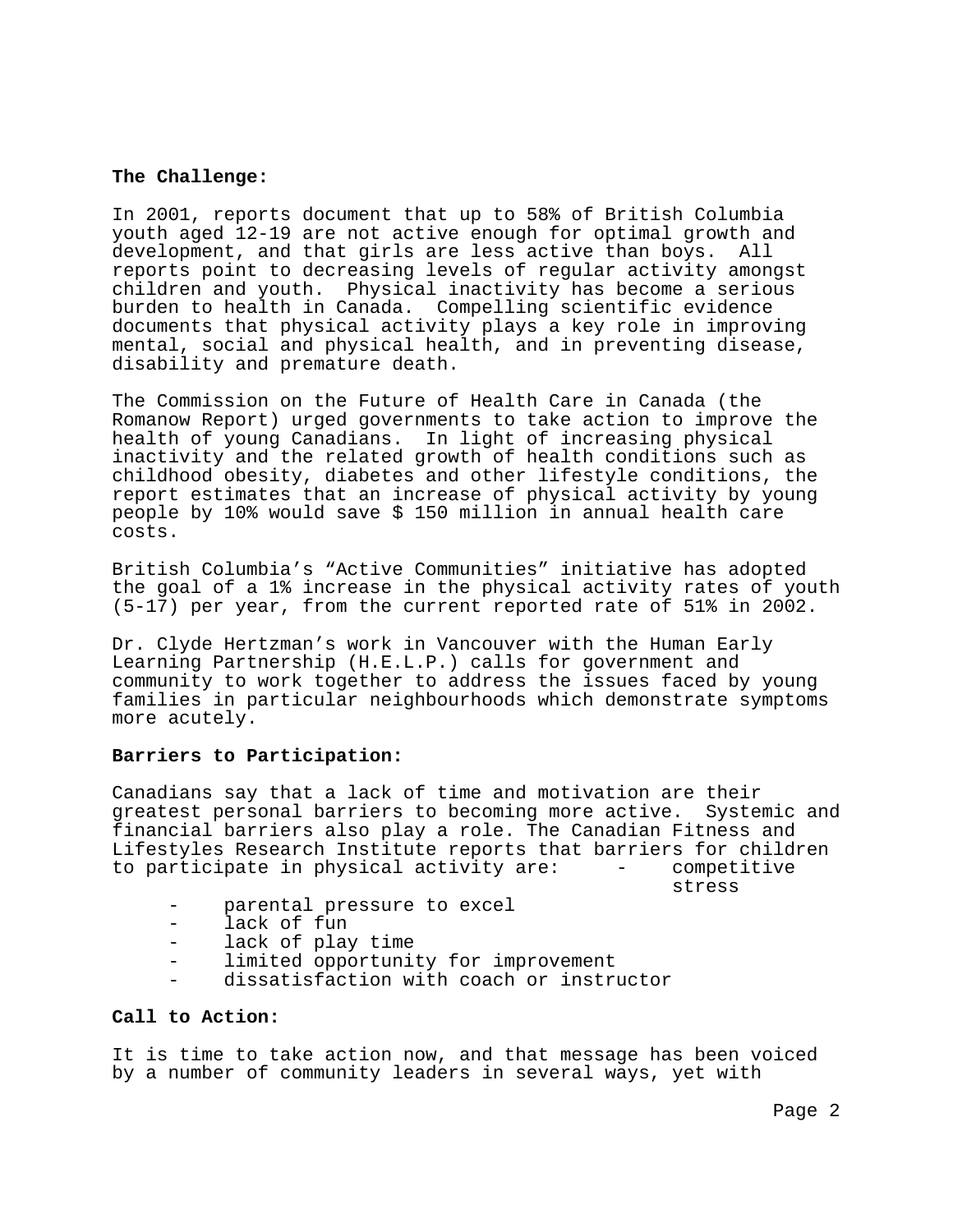similar themes. Youth want more opportunities to engage in active, healthy lifestyle choices on a more frequent basis. Park Board staff, association partners, community sport representatives, youth serving agencies, local government officials, political leaders and many others are becoming aware not only of the call to action, but also of the need to get young people more involved in the discussions around solutions.

#### **DISCUSSION**

Vancouver has over 100,000 young people under the age of 19 years.

Vancouver has invested in an extensive infrastructure of public recreation facilities. Outdoor recreation activities such as walking, cycling, running, sports and the casual enjoyment of the many parks, playgrounds and trails in the city provide important opportunities to engage in physical activities. Community Centres, pools, arena and fitness centres also provide an important range of opportunities for many interests. The Park Board is well positioned to take a leadership role in this important initiative. The Park Board mission is to provide, preserve and advocate for parks, open spaces and leisure services to enhance the well-being of individuals and communities. The Board fulfills its mission through a partnership approach with not-for-profit organizations such as community sport organizations, community associations, clubs and community groups.

While the Park Board is a lead civic agency for the delivery of leisure programs and facilities, other strategies are at work and key partnerships make a difference. **The Civic Youth Strategy** will continue to play a key role in engaging youth at many levels. Strengthening connections with city departments and the Vancouver School Board are important to the success of this legacy work.

#### **Programs are Underway**

The Park Board and many community groups currently provide many activity options, and a number of creative new initiatives are underway either as sole Park Board actions or as partnership programs. **Night Hoops** offers late night basketball, **MoreSports** is building community capacity through sport, and the recent **Healthy Choices Camp** is the product of youth workers who are introducing healthy lifestyle choices to youth who have not previously had such a benefit. **ActionYouth** has just begun, building partnerships and enabling the initiative to gain momentum. LegaciesNow, Community Initiatives (Vancouver Agreement) and the Park Board have jointly provided \$ 24,000 to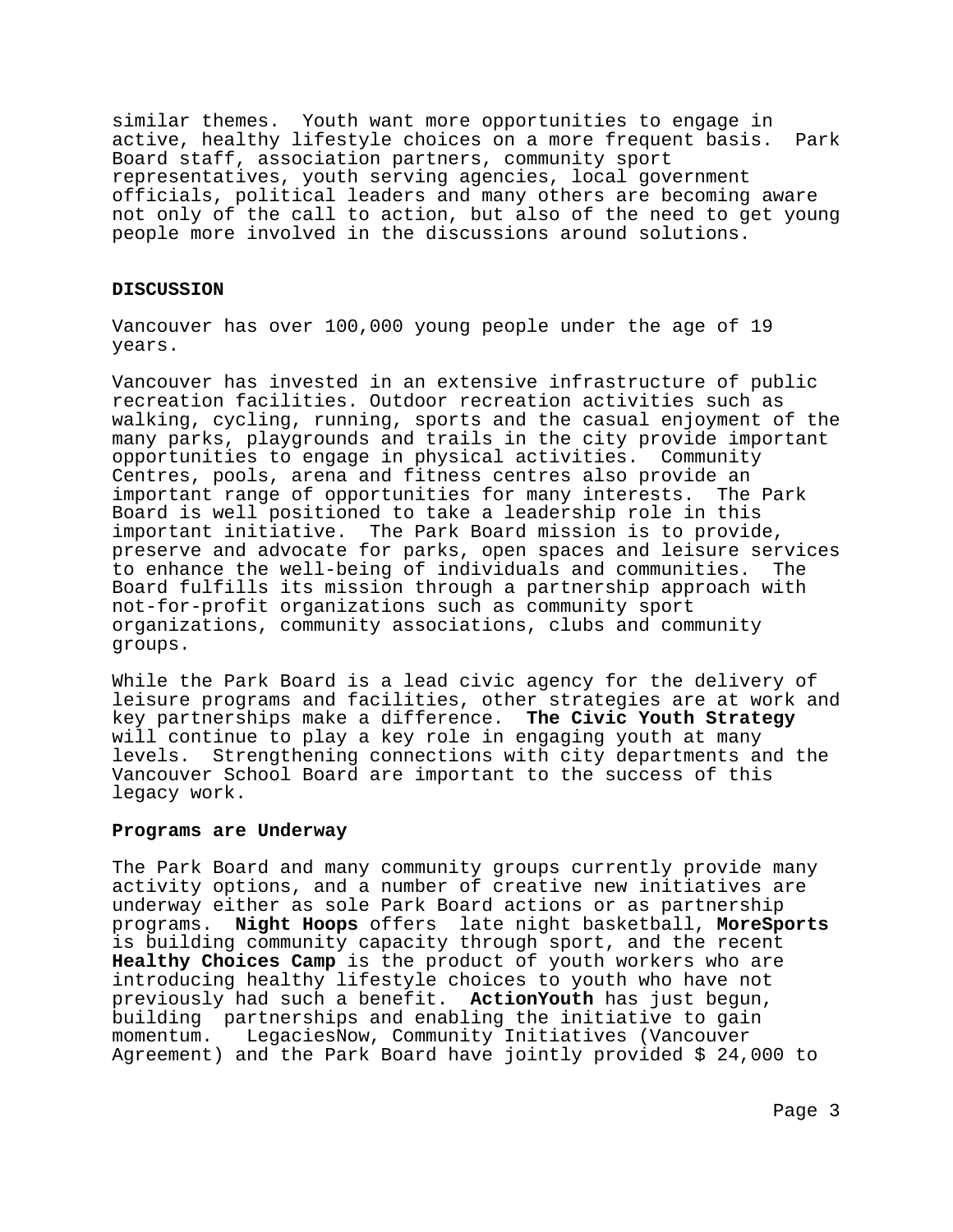start building a network of community partners. Parallel new initiatives also include the **Action Schools Project**, (research in school-based physical activity) and the **Aboriginal First Project** for urban native youth and others.

Groups of staff, citizens and government leaders have been meeting over the last few months to formulate a set of action plans which would improve the rate of physical activity of Vancouver youth. A listing of participants and potential program partners is provided as Appendix A. Through this input, the following plan has been developed.

#### **ACTION PLAN**

**Vision** The 2010 Olympic bid will serve as a catalyst for raising the health and well-being of Vancouver young people to the front and centre of the civic agenda. Our long term commitment will nurture a generation of active citizens ready and able to lead us all to our future potential.

**Mission Youth Legacy** will excite Vancouver children, youth and families in more  $\rho$  physical and artistic activities that hook them into a life long passion for being active in a wide coordinated network of community partnership and youthinitiated projects.

**Goal** 1. To increase physical and artistic activity of young residents by 10% by 2010

- 2. To expand access to programs and facilities through the reduction of barriers and new initiatives
- 3. To create an integrated community wide partnership service model
- 4. To engage youth in decision making and implementation
- 5. To ensure financial sustainability of strategy
- **Guiding Principles** Choice Accessibility Partnership Youth Driven
- **Service Focus** Leadership Development Programs and Events Facilities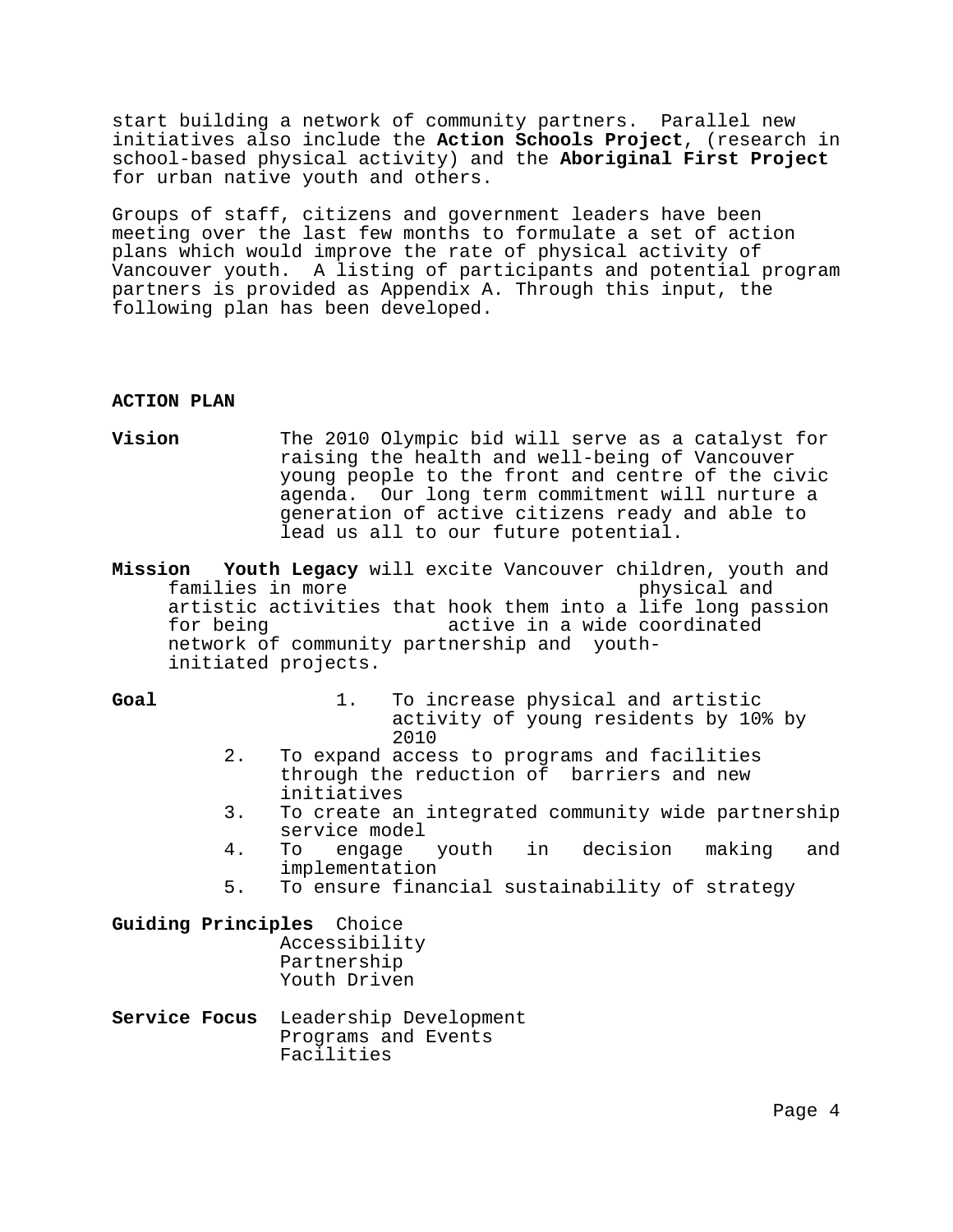#### **IMMEDIATE ACTIONS - Beginning 2003**

## **Leadership Initiatives – Creation of Youth Legacy Office and Task Force**

It is critical to establish a strong leadership foundation to develop, support and sustain an effective network of community partnership and youth initiated projects. The Park Board will function in a lead role and will seek collaboration from all city departments and boards and the Vancouver School Board to guide and support the project. A Youth Legacy Coordinator will be hired to develop and support a Task Force comprised of youth, recreation/sport/art & culture groups and youth-serving organizations. The Co-ordinator will function as the primary contact with internal and external partners. One of the key responsibilities will be to ensure the engagement of youth in the planning and implementation of services. This will be achieved through consultation activities and through the creation and supervision of part time youth outreach workers working on the project.

The Task Force Terms of Reference will include:

- volunteer and program development
- communication
- addressing issues of service access and sustainability
- provide leadership and mentorship for youth
- review alternate and sustaining funding sources

develop recommendations to increase coordination of services across the city and maximize utilization of publicly funded facilities

inventory of publicly funded facilities and services

Funding considerations:

Annual costs for the Youth Legacy Office and Task Force are estimated to be \$150,000 for staffing, supplies and services and communications. Year 1 pro-rated costs are \$101,300.

#### **Program Initiatives**

#### **# 1 – Promotion and Communications**

- visual art and naming contest designed and delivered by youth to identify the project
- design and launch interactive web site and chat room
- launch event during Youth Week May 2003
- host Fall Youth Forum of youth leaders to engage in mid and long range planning

Financial considerations: One-time cost of \$16,500 for staffing,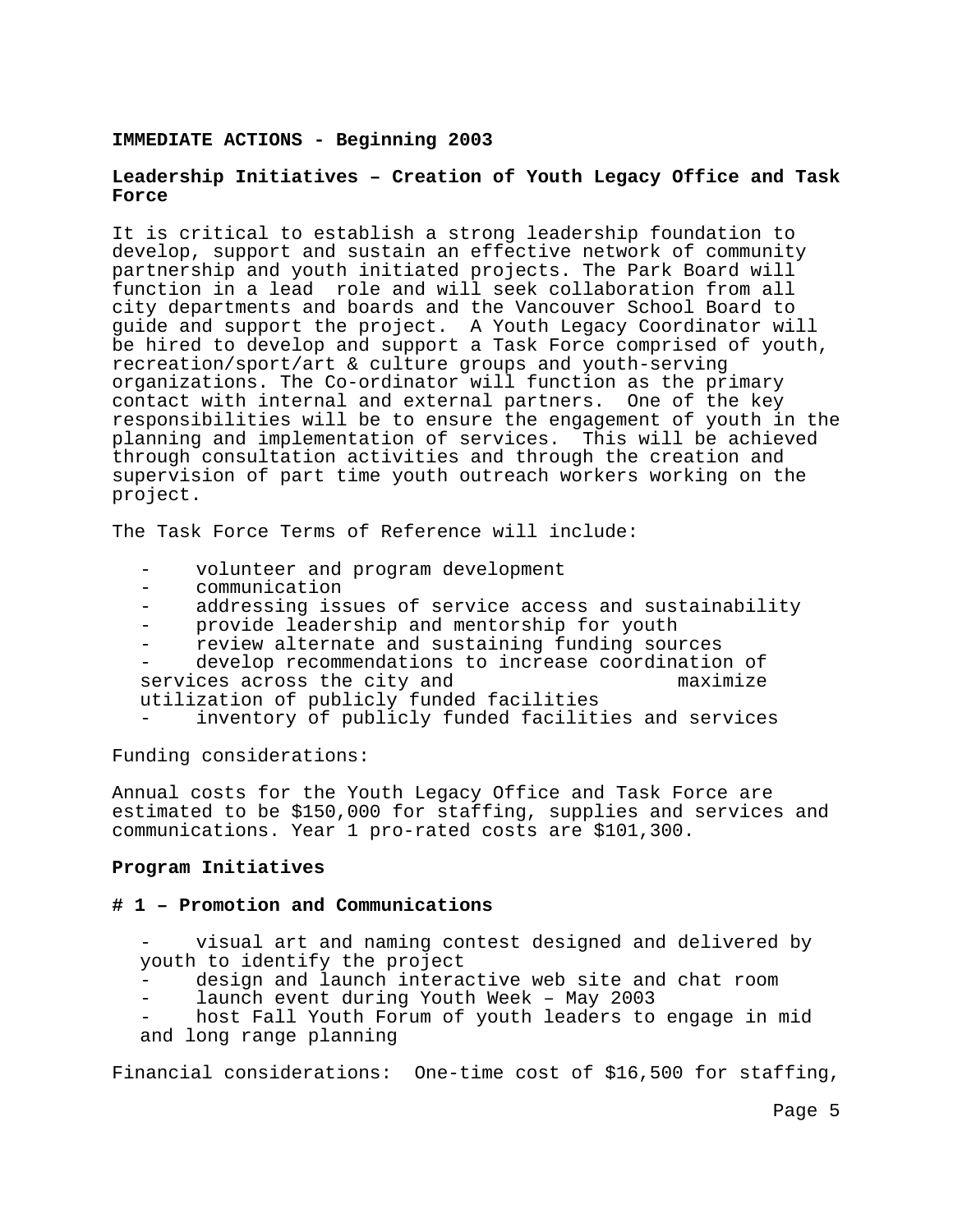promotion, supplies and services

#### **#2 – Cold Fun Winter Sports**

The Vancouver School Board will be invited to use<br>mated daytime blocks of ice fine at 7 Park designated daytime blocks of ice Board rinks to introduce winter ice sports to school groups such as  $h$  hockey, ringette, broomball, figure skating, speed skating and sledge hockey The Park Board will provide designated ice time and skate rentals at no charge to the school Instruction will be provided by qualified leaders in collaboration with the various sport governing bodies

Financial considerations: Annual costs of \$66,500 for lost revenue and staffing. Year one pro-rated costs of \$33,250

#### **#3 – Athletes in Residence**

| Local athletes will establish a year round presence at   |  |  |  |  |  |
|----------------------------------------------------------|--|--|--|--|--|
| local community centres to assist in programs throughout |  |  |  |  |  |
| the community, be a role model and mentor for children   |  |  |  |  |  |
| and share their experiences in physical activity and     |  |  |  |  |  |
| sport (see Appendix B)                                   |  |  |  |  |  |
| 50/50 cost sharing opportunity with Community            |  |  |  |  |  |
| Associations who can submit                              |  |  |  |  |  |
| proposals for consideration by the Park Board            |  |  |  |  |  |
| Two opportunities available each year for 50 weeks at 20 |  |  |  |  |  |
| materials and<br>hours per week, plus                    |  |  |  |  |  |
| supplies                                                 |  |  |  |  |  |
| Financial considerations: Net annual cost of \$30,000.   |  |  |  |  |  |
| \$22,500.<br>Year one prorated cost of                   |  |  |  |  |  |

#### **#4 – Free After-school Skate Admissions**

Convert After-school "Loonie skates" to "free skates" at 7 rinks across the city

- Financial considerations: \$50,000 lost revenue . Prorated year one costs of \$25,000

#### **#5 – After Hours Youth Recreation**

Youth 13 - 15 years will participate in programs in Park Board facilities after regular Theorem operating hours Activities will be designed and delivered by youth for youth which address their value of the unique needs and maximize use of existing facilities and equipment. Activities may be physical, artistic or cultural One night per week at 2 community centres

Fees will be nominal or non-existent and youth will be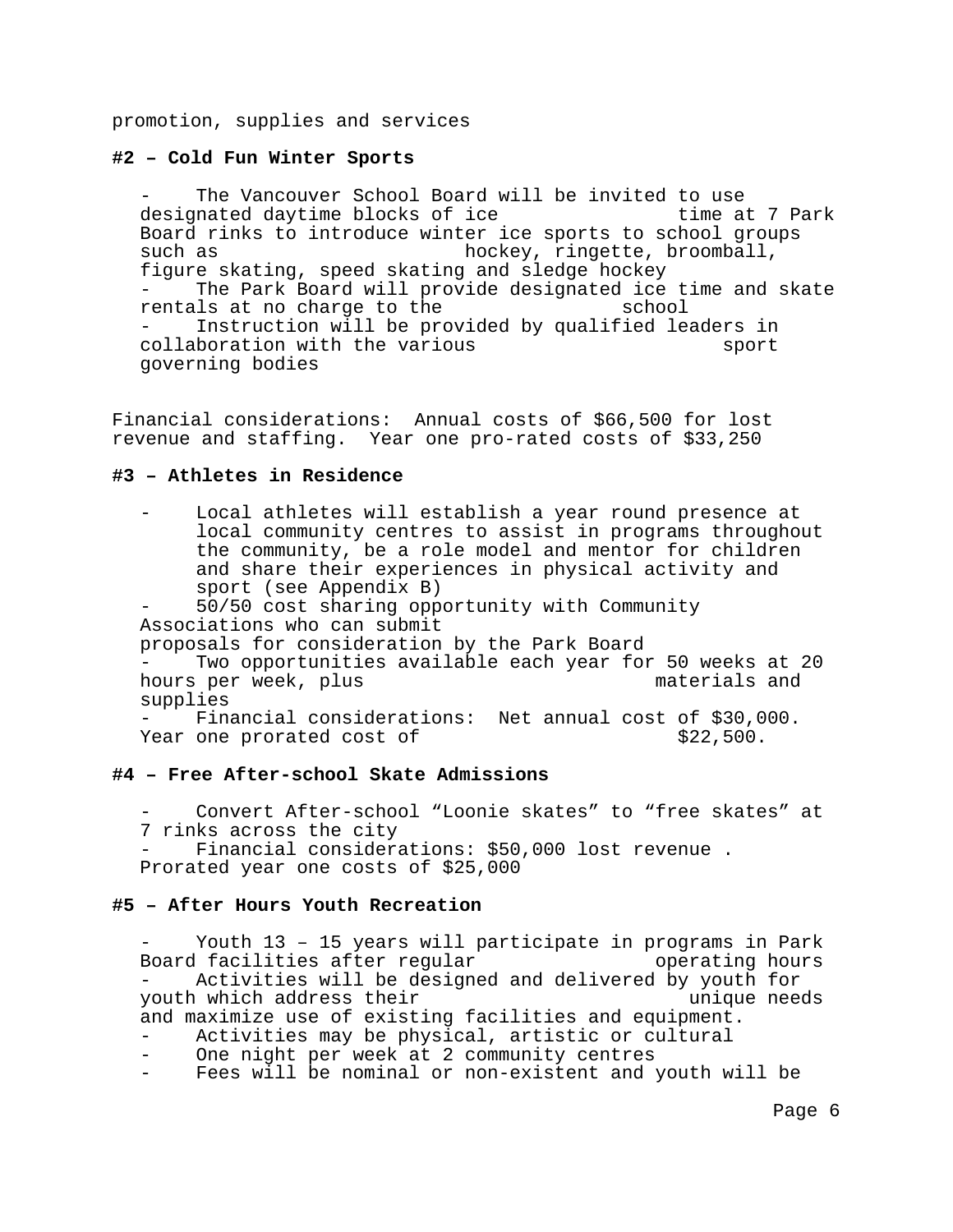involved in planning, and the set of the leadership and evaluation of the program under the supervision of<br>qualified youth workers and/or recu workers and/or recreation program staff Financial considerations: Annual cost of \$33,000 for<br>ing, supplies, leadership development. staffing, supplies, leadership Pro-rated year one costs of \$24,750.

# **Facility Initiatives**

- Implement current capital plan including enhancements to<br>sports fields, playgrounds, enhancement in the neighbourhood sports fields, playgrounds, parks, aquatic facilities, outdoor sport courts and involve<br>youth in the development process development process - Develop a strategy for youth parks **-** Review trends for informal youth play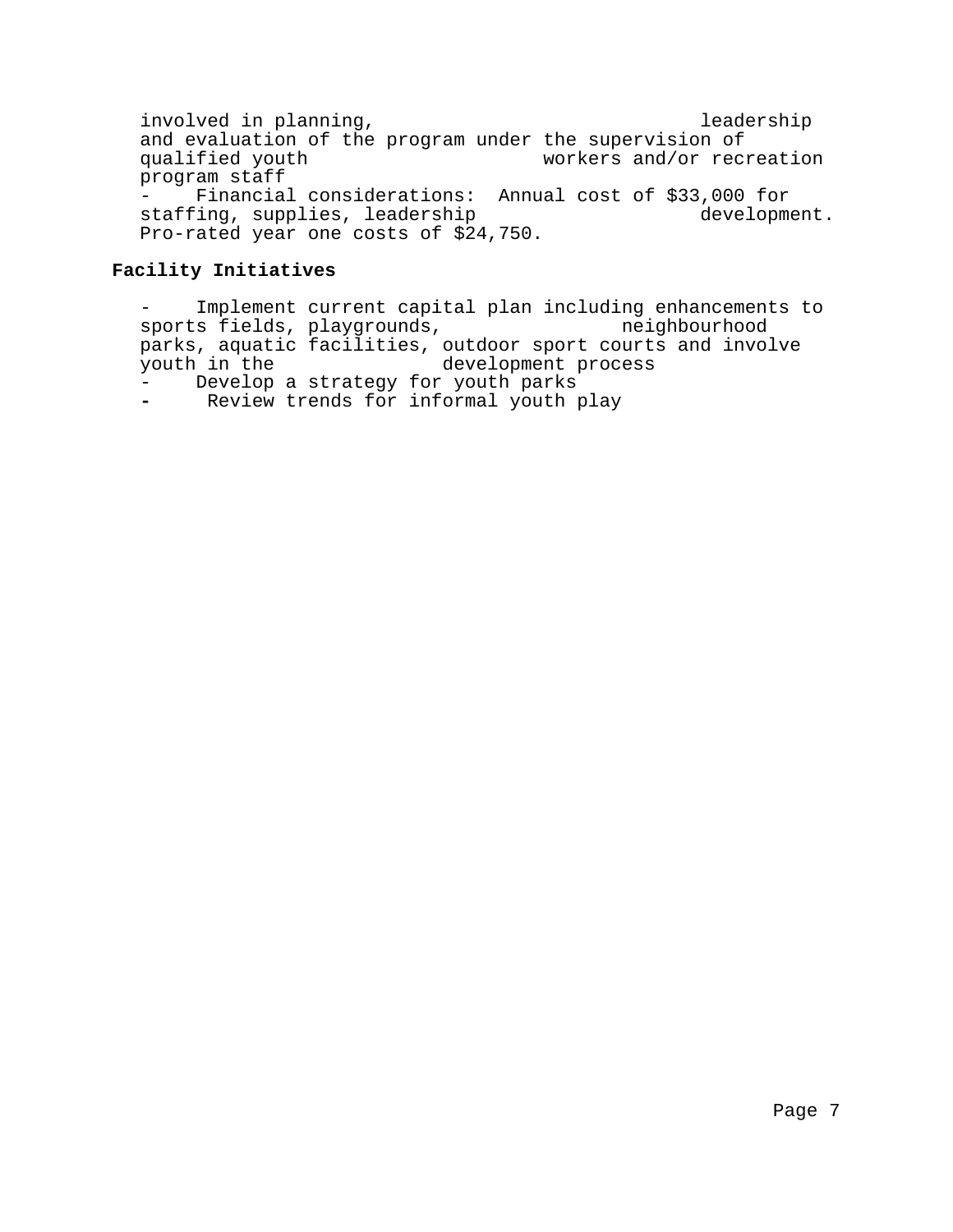# **SUMMARY OF IMMEDIATE ACTIONS**

|  | Initiative                                | Service<br>Focus | Target<br>Population                                                                                      | Estimated<br>Annual<br>Costs | Estimated<br>Pro-rated<br>2003<br>costs |
|--|-------------------------------------------|------------------|-----------------------------------------------------------------------------------------------------------|------------------------------|-----------------------------------------|
|  | Youth<br>Legacy<br>Office &<br>Task Force | Leadershi<br>p   | Over<br>100,000 young<br>people plus<br>key<br>stakeholders<br>and partners                               | \$150,000                    | \$101,300                               |
|  | Promotion &                               | Program          | Over 100,000<br>young people<br>plus key<br>stakeholders<br>and partners                                  |                              | \$16,500<br>(one time                   |
|  | Communicati<br>on                         |                  |                                                                                                           |                              | cost)                                   |
|  | Cold Fun                                  | Program          | 77,000<br>School aged<br>young people;<br>School Board;<br>sport<br>organizations                         | \$66,500                     | \$33,250                                |
|  | Athletes<br>in<br>Residence               | Program          | Young<br>people in two<br>geographic<br>communities<br>in city;<br>athletes;<br>community<br>associations | \$30,000                     | \$22,500                                |
|  | Free<br>After-<br>school<br>Skate         | Program          | 77,000<br>school age<br>young people                                                                      | \$50,000                     | \$25,000                                |
|  | After<br>Hours                            | Program/         | Youth 13-15<br>years in two<br>geographic<br>communities                                                  | \$33,000                     | \$24,750                                |
|  |                                           | Leadershi<br>р   |                                                                                                           |                              |                                         |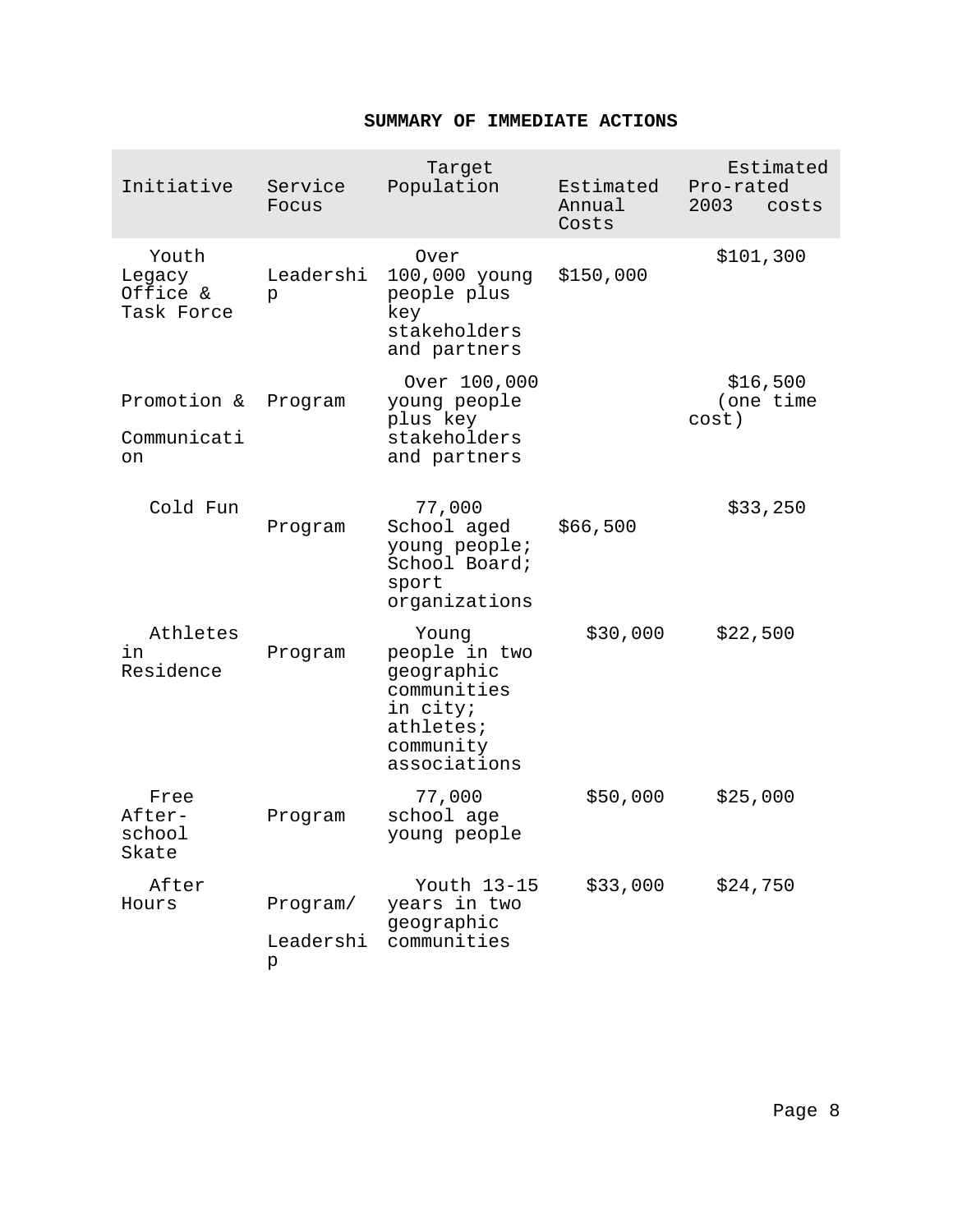| Capital<br>Plan<br>Improvement<br>S | Facilitie<br>S | Over<br>100,000<br>young people           | Funded<br>through<br>approved<br>$2003 - 05$<br>capital<br>plan |           |
|-------------------------------------|----------------|-------------------------------------------|-----------------------------------------------------------------|-----------|
| Youth<br>Park<br>Strategy           | S              | Over<br>Facilitie 100,000 young<br>people | $In-$<br>house<br>service<br>contribut<br>or                    |           |
| Trend<br>Review                     | Facilitie<br>S | Over<br>100,000                           | $In-$<br>house<br>service<br>contribut<br>ion                   |           |
| Estimated<br>Total                  |                |                                           | \$329,500                                                       | \$223,300 |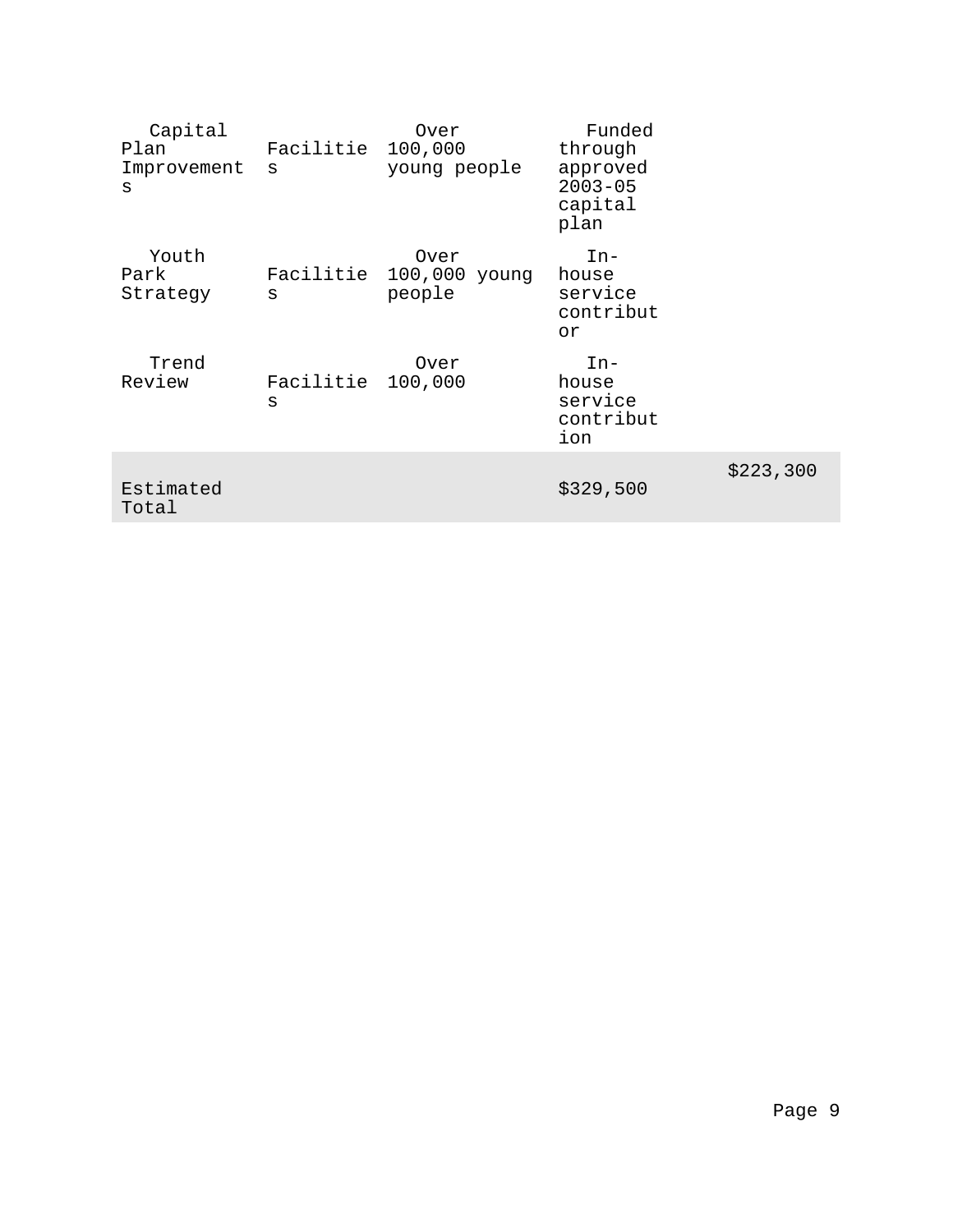# **Financial Implications**

## **Potential Funding Sources for 2003:**

|                                    |           | \$ 24,000 Community Initiatives & Vancouver |  |  |  |  |
|------------------------------------|-----------|---------------------------------------------|--|--|--|--|
| Agreement/Park Board (previously   |           |                                             |  |  |  |  |
| approved in 2003 for Action Youth) |           |                                             |  |  |  |  |
|                                    | \$50,000  | Corporate Sponsorship funds (2003)          |  |  |  |  |
| \$                                 | 149,300   | funding request to the City of Vancouver    |  |  |  |  |
|                                    | \$223,300 | Total from all sources                      |  |  |  |  |

It is estimated that similar levels of annual funding (\$ 330,000) will be required during the following two years, 2004 and 2005, in order to continue the support and build momentum for the Legacy initiative. Funds will be sought from a variety of sources including the community, corporate sectors, foundations and grants, as well as from the city and from Park Board sources.

By the mid-point of 2005, the Mayor's recommendation for an endowment fund will require a review of Youth Legacy Actions Plans, sources of funding and capital project plans, among others.

#### **Longer Term Plans**

Many exciting ideas have been generated which the Task Force could develop and be included in the longer term plans:

- Youth music festival
- Youth Art Festival
- Innercity Sport Jam
- Mobile Skate Parks
- Youth Bus mobile equipment
- Multi-court complex
- Skate parks/trails
- Bike park/trails
- Adrenaline Box Youth Recreation Complex
- Family passes ticket distribution
- volunteer leadership program

Multi-year leadership challenge for accomplishments in culture, arts, sports, the community

involvement and leadership (5 rings)

Report card of accomplishments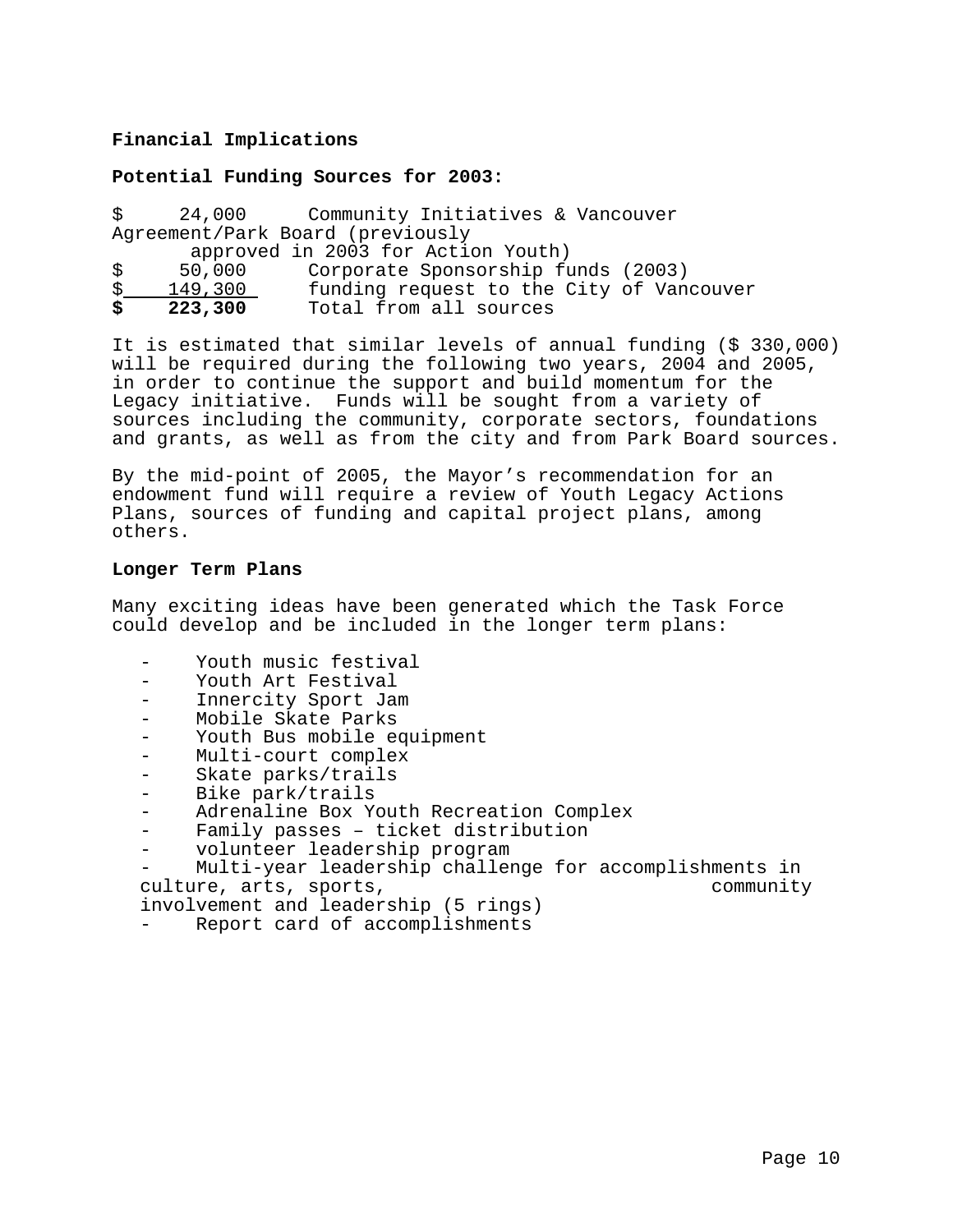#### **Next Steps:**

In order for these initiatives to be more broadly recognized, understood, and supported with effort and funding, consultation is essential. That is our first step. Strategic actions need to be discussed by all potential partners, financial targets refined, and in-kind and new resources secured.

#### **CONCLUSION**

Several reports suggest that the health and activity levels of young Canadians are decreasing, which is a trend worthy of our concern and attention. During Mayor Campbell's Olympics Forum discussions, the youth of Vancouver spoke out about their visions for addressing these concerns, and indicated their desire to participate in the action planning process.

Key community partners have already been identified, and more are sought and will be found during strategic consultation discussions. The Park Board is a key leader of the initiative, but seeks partners from the Vancouver School Board, from other city departments and from many other groups, in order to educate the community and engage them in creating solutions.

**Prepared by:** Vancouver East District Vancouver Board of Parks and Recreation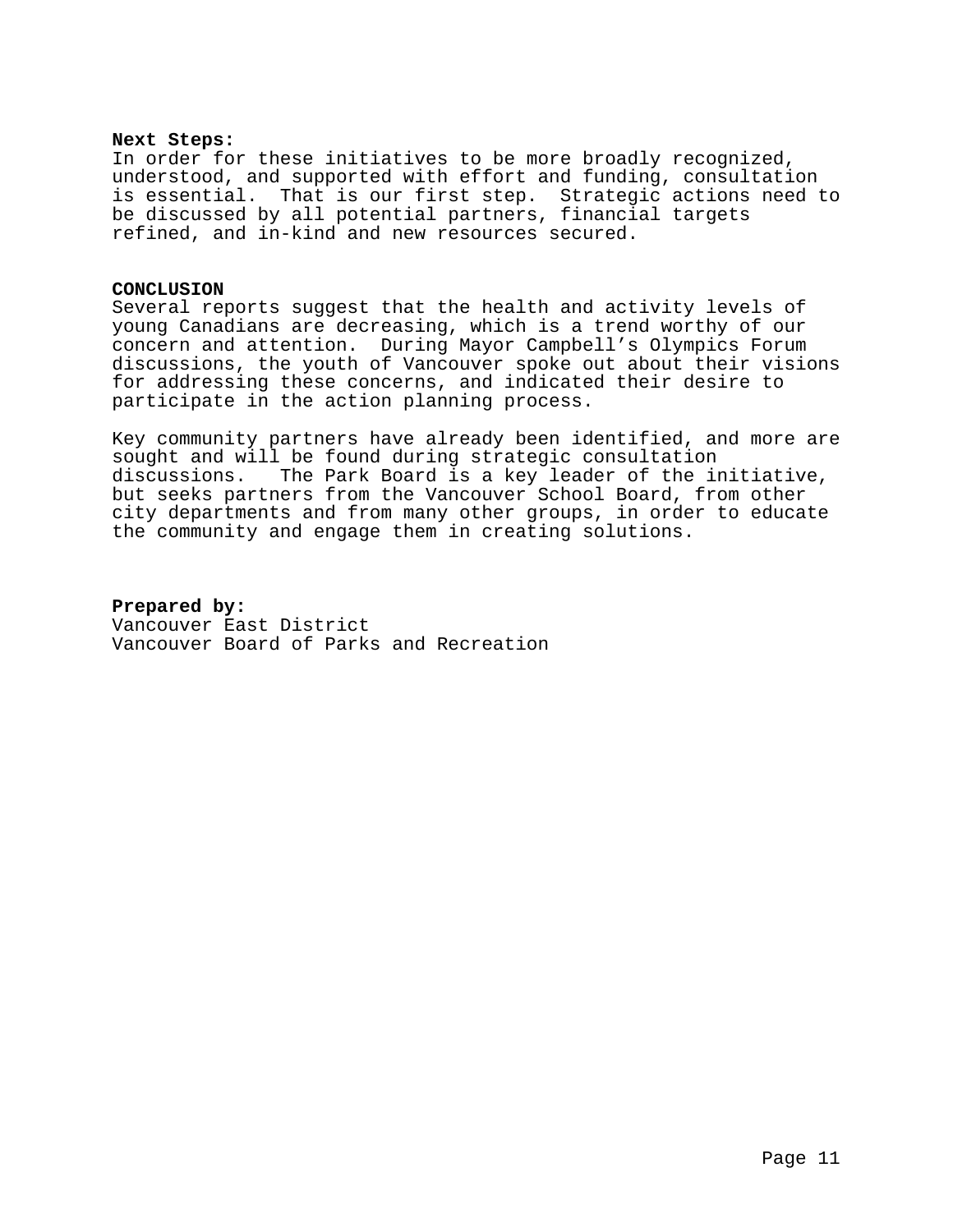## **Appendix A**

#### **Potential Key Youth Legacy Program Partners**

- ·- Community Centre Associations
- ·- City of Vancouver
- ·- Civic Youth Strategy Members
- ·- Vancouver School Board
- ·- Langara College
- ·- University of British Columbia
- ·- Actions Schools! BC
- ·- Premier s Sports Awards Program
- ·- Sport BC
- ·- Esteem Team
- ·- Kidsport
- ·- Lori Fung
- ·- LegaciesNow Society
- ·- Community Initiatives
- ·- Vancouver Agreement Partners
- ·- National Sport Centre (Greater Vancouver Region)
- ·- Sports Medicine Council of BC
- ·- Promotion Plus
- ·- HEROS
- ·- Youth Work Action Team Vancouver
- ·- Society for Children & Youth BC
- ·- Heritage Canada
- ·- B.C. Ministry of Community, Aboriginal and Women Services (Department of Community Services and Culture)
- ·- MoreSports Project Partners

Representatives of the above groups have participated to date (March 2003); others will be identified by the Task Force over the next while